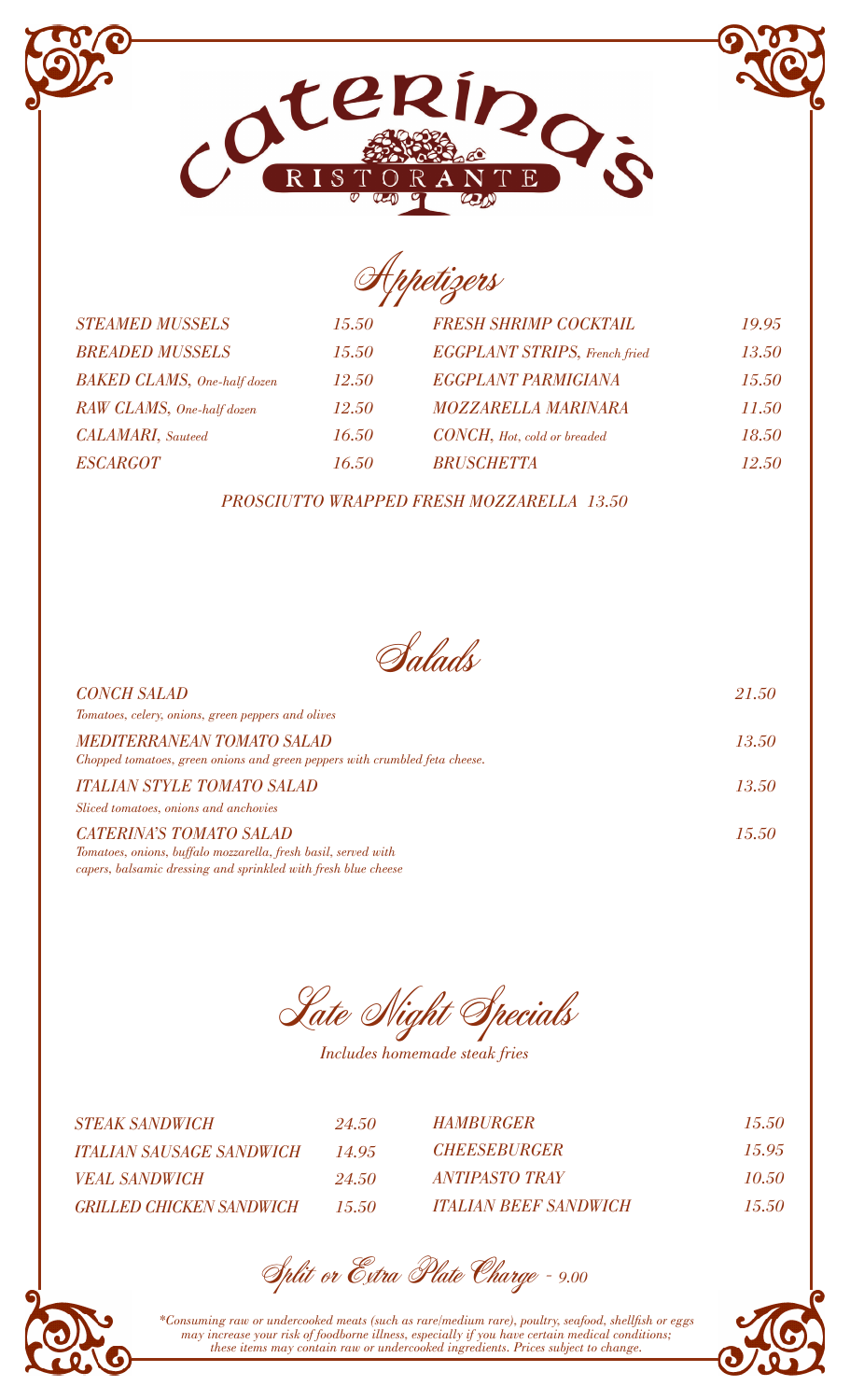

| ALL PASTA DISHES INCLUDE:                                                                                                                                                                      |       |
|------------------------------------------------------------------------------------------------------------------------------------------------------------------------------------------------|-------|
| Complimentary appetizer tray, bread and butter, homemade soup or tossed salad<br>(additional charge for fresh vegetables)                                                                      |       |
| PAGLIA-E-FIENO (STRAW AND HAY)<br>Spinach and fettuccine noodles with alfredo sauce, prosciutto and fresh mushrooms                                                                            | 23.00 |
| <b>SOPHIE'S CHOICE</b><br>Linguini with sauteed onions, fresh mushrooms, garlic and butter                                                                                                     | 23.00 |
| <b>RIGATONI BOLOGNESE</b><br>Sauteed onions, carrots, celery, pancetta, and ground veal simmered in a tomato red wine sauce with a hint of cream                                               | 24.50 |
| <b>LINGUINI WITH CHICKEN LIVERS</b><br>Sauteed onions, fresh mushrooms, garlic and chicken livers, served on a bed of pasta                                                                    | 23.50 |
| <b>CHEESE STUFFED PASTA SHELLS</b><br>Large shell noodles, filled with a mixture of eggs, ricotta and Romano cheeses in a red sauce                                                            | 22.50 |
| <b>MEAT STUFFED PASTA SHELLS</b><br>Large shell noodles, filled with four cheeses, ground beef and baked in our tomato sauce                                                                   | 22.50 |
| <b>LASAGNA</b><br>Layers of blended cheese, ground beef and lasagna noodles, baked in our homemade tomato sauce                                                                                | 22.50 |
| <b>VEGETABLES IN PASTA SHELLS</b><br>Sauteed fresh eggplant, zucchini, mushrooms, potatoes, onions, garlic and<br>tomatoes stuffed into pasta shells and served with our homemade tomato sauce | 22.50 |
| <b>CAPELLI ALL ORLANDINA</b><br>Angel hair pasta served with fresh eggplant, zucchini, mushrooms, potatoes<br>and onions, sauteed in olive oil, fresh tomatoes and light tomato sauce          | 24.50 |
| LINGUINI AGLI AROMI e GAMBERETTI<br>Linguini with sauteed shrimp, onion, fresh mushrooms, garlic and butter                                                                                    | 26.00 |
| <b>LINGUINI WITH FRESH MUSSELS</b><br>With a touch of hot peppers and marinara sauce                                                                                                           | 26.00 |
| <b>LINGUINI WITH FRESH CLAMS</b><br>Imported linguini noodles with fresh clams in oil, butter and garlic sauce                                                                                 | 26.00 |
| LINGUINI SHRIMP MARINARA<br>Linguini noodles served with shrimp, sauteed in oil with a light sprinkling<br>of hot pepper seeds and baked in tomato sauce, with feta cheese                     | 26.00 |
| <b>ORZATA CON GAMBERETTI</b><br>Fresh zucchini, tomatoes, rice shaped pasta, and shrimp, simmered slowly then baked with feta cheese                                                           | 26.00 |
| <b>SHELL NOODLES WITH CLAMS AND SHRIMP</b><br>Imported shell noodles in a garlic sauce of fresh clams and fresh shrimp                                                                         | 26.00 |



## SEAFOOD ENTREES INCLUDE:

*Complimentary appetizer tray, homemade soup or salad, bread and butter, baked potato, steak fries or a side of mostaccioli in red sauce or garlic butter (additional charge for fresh vegetables)*

| <b>BAKED COD</b> Served with lemon wedges                                                            | 23.95 |
|------------------------------------------------------------------------------------------------------|-------|
| COD VESUVIO Sauteed cod in lemon, garlic and butter sauce with light breading and Italian seasonings | 25.95 |
| SALMON Grilled and basted with olive oil, lemon and fresh garlic                                     | 38.00 |
| WHITE FISH (fresh daily) Boned, filleted, served broiled with lemon wedges                           | 26.50 |
| SICILIAN STYLE WHITEFISH Boned, filleted, lightly breaded and delicately baked                       | 28.50 |
| SEA SCALLOPS AND SCAMPI Lightly breaded and broiled on a skewer                                      | 43.95 |
| SHRIMP SCAMPI Sauteed or grilled in shell with lemon and gentle seasonings                           | 39.95 |
| BREADED SCAMPI Lightly breaded, sauteed with garlic, lemon and white wine                            | 39.95 |
| SCAMPI A LA FRANCAISE Dipped in egg batter, floured and sauteed with lemon                           | 39.95 |
| SCAMPI MESSINESE Delicately sauteed in olive oil, wine, tomatoes, onions, garlic and topped with     |       |
| fontina cheese                                                                                       | 39.95 |
| FRUTTA DI MARE Mixed seafood in a marinara sauce, served on a bed of linguini                        | 39.95 |



*\*Consuming raw or undercooked meats (such as rare/medium rare), poultry, seafood, shellfish or eggs may increase your risk of foodborne illness, especially if you have certain medical conditions; these items may contain raw or undercooked ingredients. Prices subject to change.*